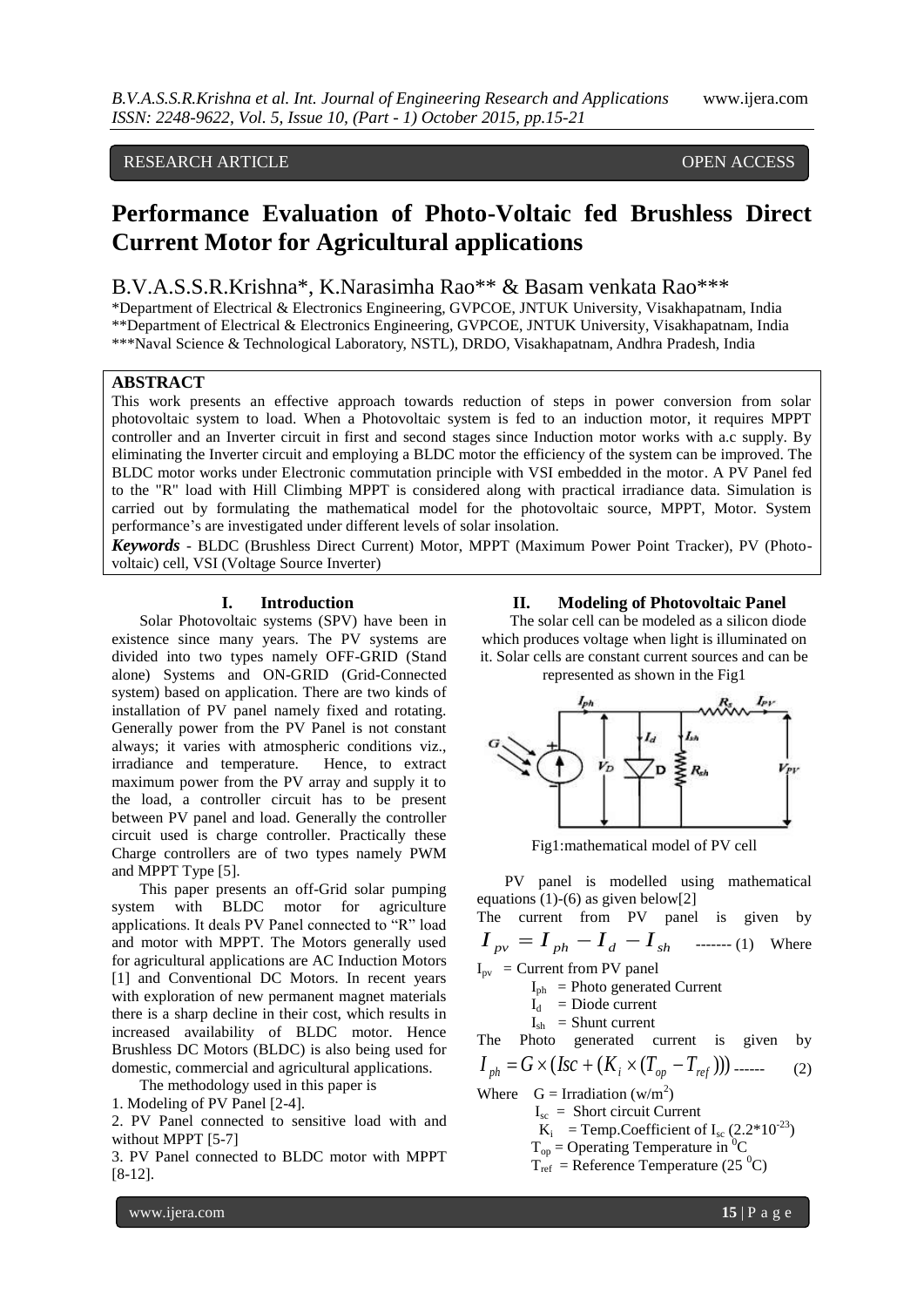The diode current is given by  
\n
$$
I_d = I_s \times (e^{\frac{V_{pv} + I_{pv} \times Rs}{Ns \times n \times V_r \times c}} - 1)
$$
\n
$$
(3)
$$

Where Is = Saturation Current  
\n
$$
V_{pv} = PV
$$
 Panel output voltage  
\n $R_s$  = Series resistance (0.01  $\Omega$ )  
\n $V_t$  = Thermal Voltage =  $\left(\frac{K * Top}{q}\right)$   
\nn=Identity Factor (1-2)  
\nC = Total no. of Cells  
\n $N_s$  = No. of cells in series  
\nQ = Charge of an electron = 1.602\*10<sup>-19</sup> C  
\nK = Boltzmann Constant = 1.38\*10<sup>-23</sup>  
\nThe saturation current is given by

 $\overline{\phantom{a}}$  $\left(\frac{E_g\times q}{K\times n}\right)$ ſ  $\times$  $\Bigg\} \times \Bigg( \frac{E_g \times}{K \times n}$ J Ι l  $\overline{\phantom{0}}$  $\times e^{\frac{1}{T_{op}}}$  $\bigg)$  $\backslash$  $\overline{\phantom{a}}$  $\setminus$ ſ  $I = I_{rs} \times \left| \frac{I_{op}}{T} \right| \times e^{ \left( T_{op} - T_{ref} \right) \int K \times n}$  $E_g \times q$  $T_{op}$  *T ref op*  $s - r s$ *g*  $e^{(\frac{I_{op}}{I_{ref}})}$ *T T*  $I_s = I$ 1 1 ------ (4)

Where the reverse saturation current is given by  
\n
$$
I_{rs} = \frac{I_{sc}}{e^{\left(\frac{q \times V_{oc}}{K \times C \times T_{op} \times n}\right)}} - 1
$$
\n(5)

Where  $E<sub>g</sub>$  = Energy Gap of PV material =1.12ev The shunt current is given by

$$
I_{sh} = \left(\frac{V_{pv} + (I_{pv} \times R_s)}{R_{sh}}\right) \qquad \qquad \dots \dots \dots \tag{6}
$$

 The number of cells to be connected to form an array is considered by taking a practical PV Panel electrical data TABLE I.

The I-V and P-V characteristics of the modeled PV panel conform to the manufacturer data.

#### **Table I (Manufacturer Electrical data)**

| <b>Maximum Power</b>        | 252W   |
|-----------------------------|--------|
| Voltage at Maximum Power    | 31V    |
| Current at Maximum Power    | 8.1A   |
| Open Circuit Voltage, Voc   | 38V    |
| Short Circuit Current, Isc. | 8.95 A |



Fig2:simulink model of photovoltaic panel

For instance, for a 250w PV panel as shown in the fig2. The I-V and P-V characteristics of the Panel for an Irradiance=1000w/m<sup>2</sup> & temp =  $25^{\circ}$ C is shown



The specification of PV panel generally include open-circuit voltage  $(V_{oc})$ , short circuit current  $(I_{sc})$ , voltage corresponding maximum power  $(V_{mpp})$ .

For a particular irradiance, maximum power is obtained only at one value. As an example, for a 250w panel with irradiance of  $1000$ w/m<sup>2</sup> and Temperature of  $25^{\circ}/c$  the maximum power obtained is at 31V as shown in the fig3. This is called voltage at maximum power point  $(V_{\text{mpp}})$ .TABLE II shows variation of  $V_{mpp}$  with changing irradiance.

# **III. MPPT(Maximum Power Point Tracking)Controller**

MPPT Controller is dc-dc converter which can increase or decrease the output power for a given input as shown in the fig4. It is analogous to a transformer in AC circuits. The voltage can be changed by varying the duty ratio given to the switch in DC-DC Converter (Buck/Boost/Buck-Boost/Sepic/Cuk converters etc)



Fig4: PV Panel connected to load with charge controller

It is observed that from the I-V and P-V curves of a PV panel,  $V_{\text{mpp}}$  change with respect to irradiance. Tracking is essential to ensure constant voltage for constant irradiance. The DC-DC Converter [4] as shown in the fig5 considered here is a Boost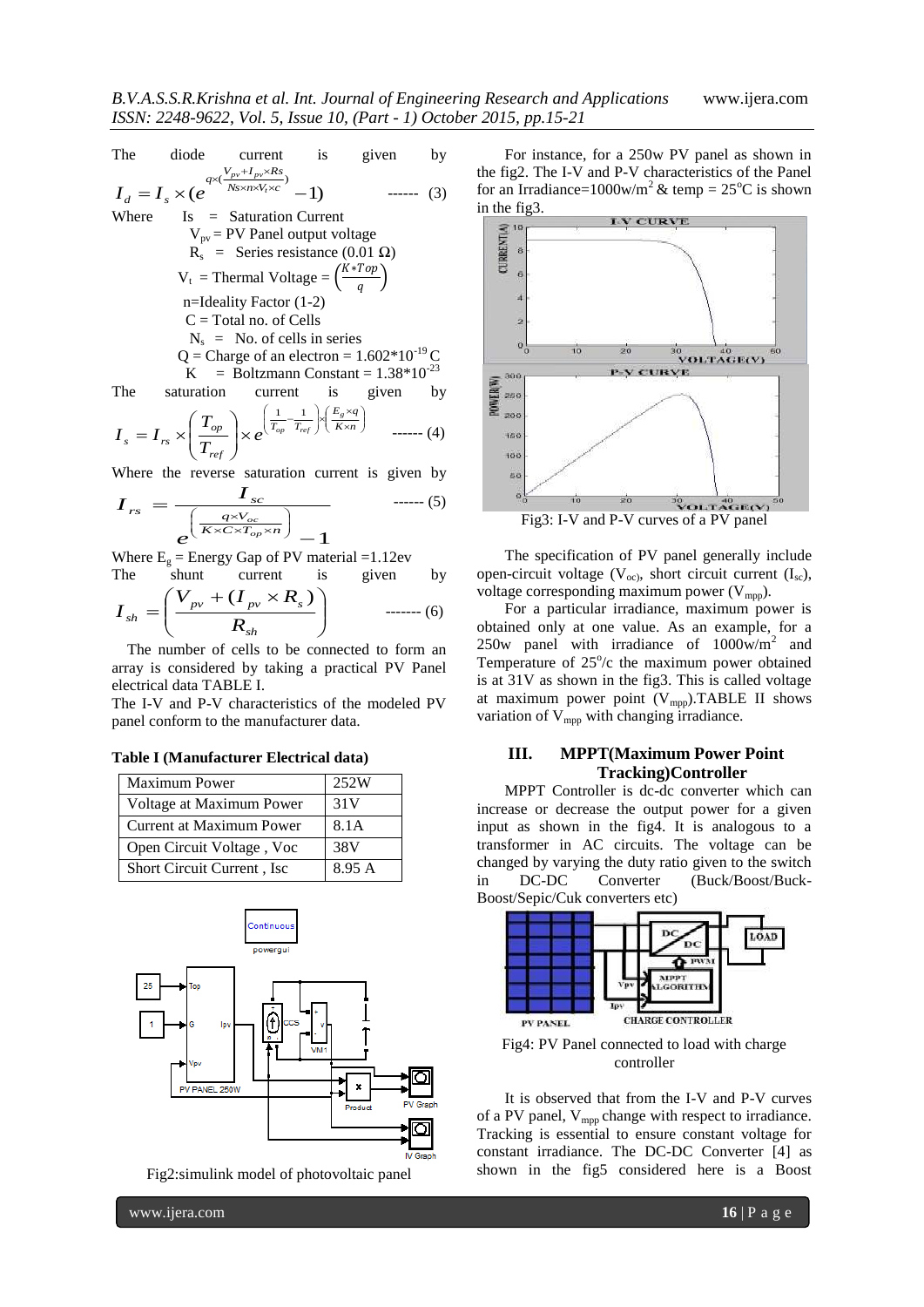Converter. The values of 'L' & 'C' are calculated based on the input voltage and required output voltage. The process of tracking the maximum power point with respect to changing irradiance and maintaining power at that point is the primary function of maximum power point tracker. Maximum power point tracker consist an algorithm to fix the duty ratio to be given to the DC-DC converter. As shown in the fig6 the algorithms take the samples of voltage, current from PV panel at instant and determine the duty cycle to be given to DC-DC Converter.

The most commonly used algorithms are Perturb & observe algorithm and Hill climbing algorithm. [4- 7]. The simulink model of Hill climbing MPPT algorithm is shown in the fig7. Fig  $8 \&$  Fig9 gives the simulink model of PV panel connected to 'R' load with and without MPPT controller.



The value of 'C' considered here is very large enough to maintain constant voltage at the load. The Value of "L" can be varied in accordance with input, output voltage and power



Fig6: P & O, Hill climbing MPPT algorithms



Fig7: Hill climbing MPPT algorithm simulink model





Fig8: PV Panel connected directly to Load



Fig9: PV Panel connected to Load with MPPT controller

# **IV. Brushless Direct current (BLDC) Motor**

The most commonly used motor for pumping applications is induction Motor or Conventional dc Motor. The major drawback of brushed dc motor is periodical maintenance due to wear & tear of the brushes & commutation problems. The drawback of conventional dc motor has been overcome by brushless dc motor (BLDC).BLDC motor does not have brushes and has superior performance characteristics similar to Induction motor.

The function of commutator in a conventional dc motor is replaced by Electronic commutation with static switches as shown in the fig 10[9-12]. Hence BLDC Motor can also call Electronic Commutation Motor (EC Motor). The simulink model of BLDC motor is shown in the fig11. In this work a 1 HP BLDC motor is considered with Photovoltaic system with MPPT. The simulink model of total system is shown in the fig 12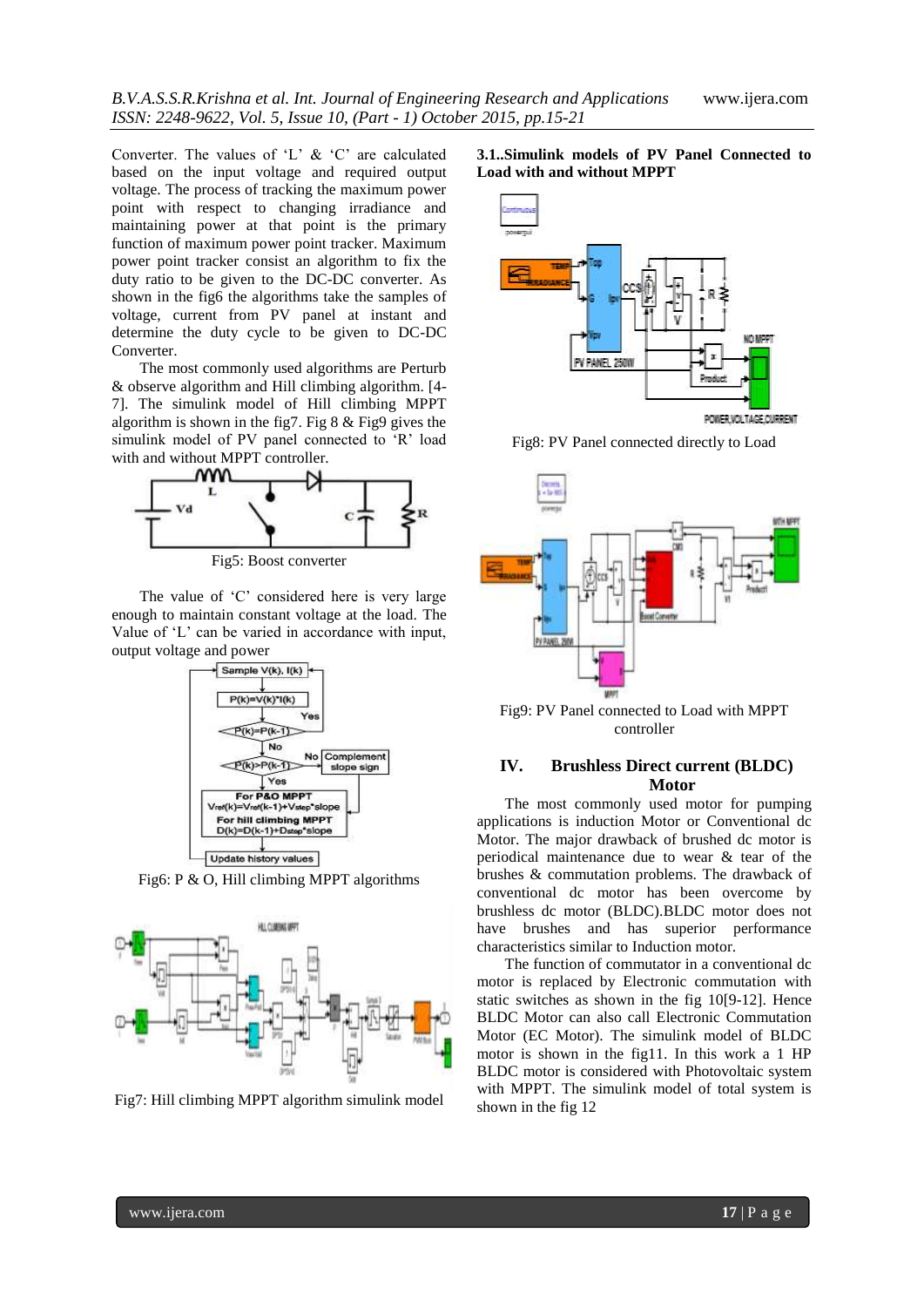

Fig10: Electronic commutation of BLDC motor



Fig11: Simulink model of BLDC motor **4.1 Modeling of BLDC Motor**



- $T_1$  Load Torque, Nm
- J Inertia of rotor and coupled shaft  $[kgm^2]$
- B Friction constant [Nms.rad<sup>-1</sup>]
- $\omega$  Speed (rpm)



Fig12: Simulink model of Total system

# **V. Results and Discussions**

The I-V and P-V curves of a PV panel may vary with changes in irradiance and temperature as shown in the fig3 and fig13. The changes output voltage, current, power and  $V_{mpp}$  with corresponding changes in irradiance and temperature is tabulated below (Table II)



Table II Output characteristics of PV panel with

| varying irradiance and temperature |  |
|------------------------------------|--|
|                                    |  |
|                                    |  |

| G    | Te<br>mp | $(V_{oc})$ | $(I_{sc})$ | (P) | $(V_{mpp})$ |
|------|----------|------------|------------|-----|-------------|
| 1000 | 25       | 38         | 8.95       | 252 | 31          |
| 800  | 25       | 37.45      | 7.25       | 200 | 30          |
| 600  | 25       | 36.73      | 5.5        | 150 | 29          |
| 1000 | 40       | 36.2       | 9          | 248 | 28          |
| 1000 | 50       | 35.02      | 9          | 230 | 28          |
| 1000 | 55       | 34.41      | 9.1        | 225 | 26          |

From the Table II, it is observed that with respect to changing irradiance and temperature the voltage, current, power & voltage at maximum power point  $(V_{\text{mpp}})$  varies. With decrease in irradiance there is a decrease in open circuit voltage, short circuit current whereas with increase in temperature there is an increase in short circuit current, decrease in open circuit voltage.

# **5.1 Considering Irradiance (W/M<sup>2</sup> ) data**

(August, Visakhapatnam, Andhra Pradesh, India) The PV cells are sensitive to atmospheric conditions. A practical irradiance data of changing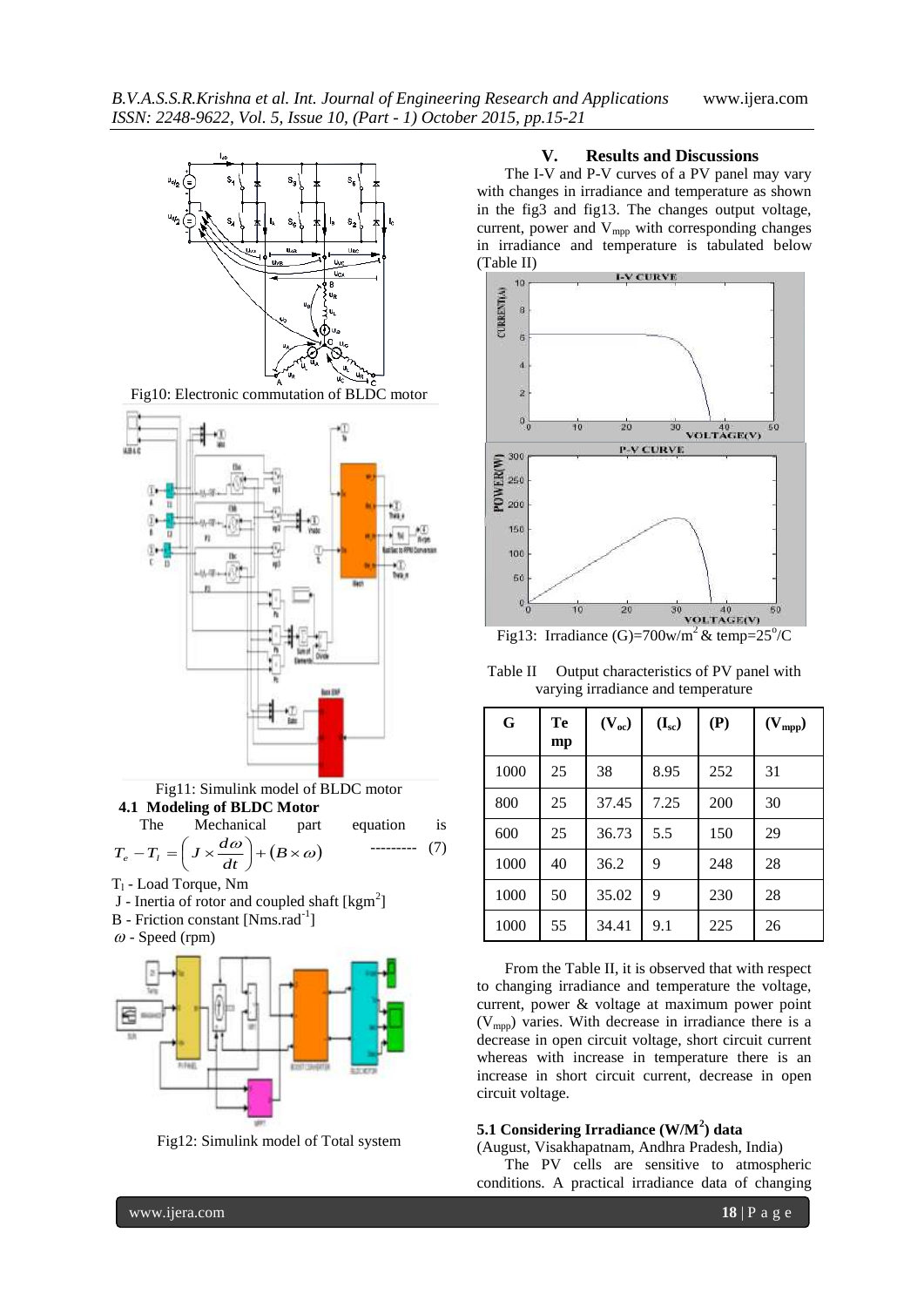irradiances and constant temperature is shown in the fig 14(a). The irradiance data is considered as input to simulink model of PV panel connected directly to "R" load as shown in the fig8. The response of the system is shown in the fig14 (b)



Fig14 (a): Practical irradiance data of a day and  $temp = 25^{\circ}/C$ 



Fig14 (b): Pv Panel Directly Connected to 'R' load

It is observed with change in irradiance the  $V_{\text{mpp}}$ corresponding to particular irradiance is not maintained constant. During mid day and noon, the maximum power is extracted from PV panel whereas during remaining time, as the irradiance is low, the power that can be extracted from the panel is low as shown in the fig 14(b).

Fig 9 depicts the simulink model of PV panel connected to "R" load with MPPT controller. The input data to this system is shown in the fig 14(a). It is observed that with changing irradiance the voltage and power corresponding to maximum power is extracted and maintained as shown in the fig 14(c). The controller required to maintain continuous power from the output of the PV panel to load is modeled and functions satisfactorily.



Fig14 (C): PV Panel Connected to 'R' Load With MPPT (Hill Climbing) Controller

## **5.2.PV Panel Connected to BLDC Motor with MPPT**

The performance of BLDC motor with changing irradiance and constant temperature is depicted in the figures  $15(b) - 15(f)$ 







Fig 15(b): Change in SPEED (rpm) with respect to irradiance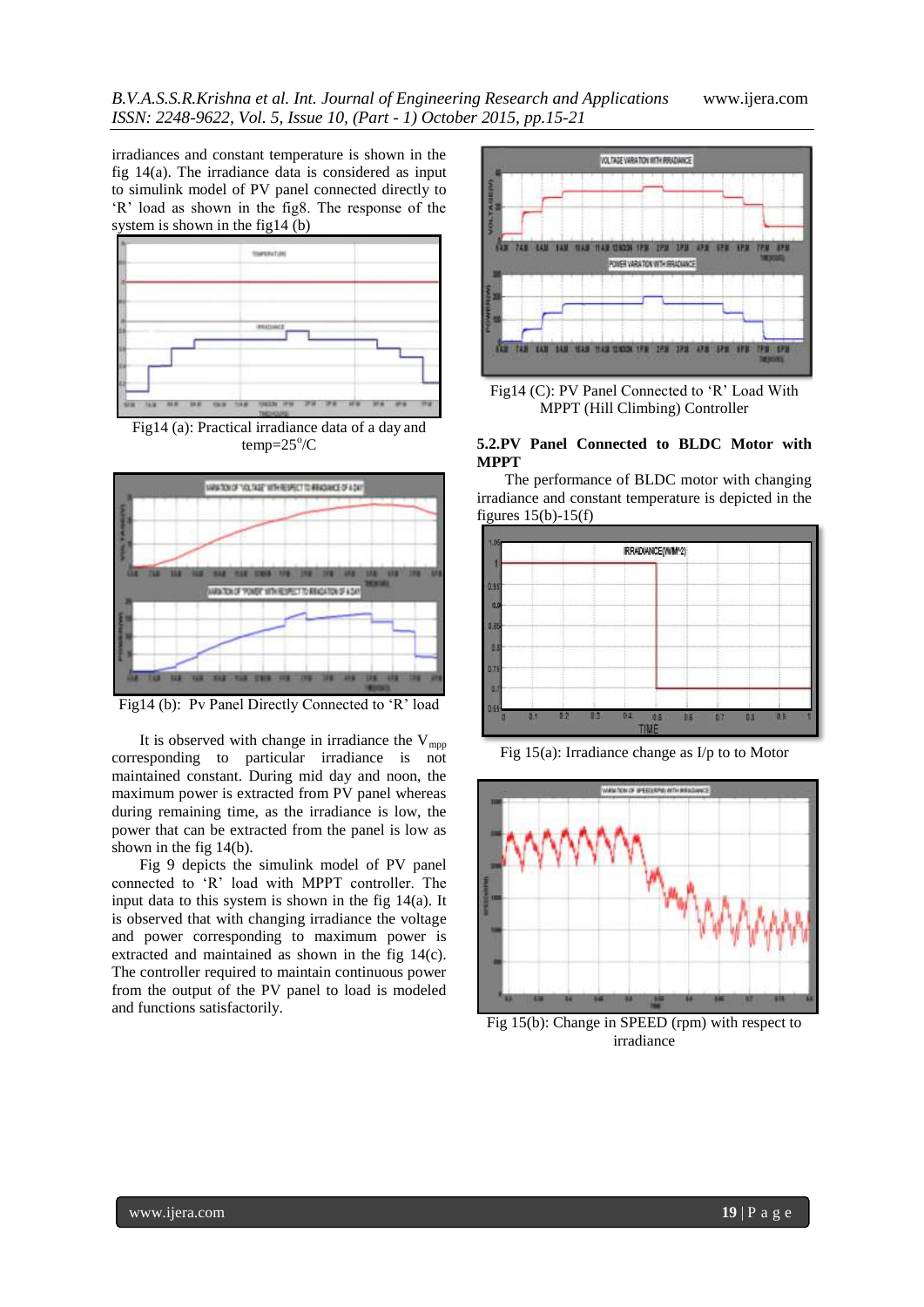

Fig 15(c,d): Depicts Output Voltage & Output Torque of BLDC motor



Fig 15(e): Trapezoidal shaped phase currents



Fig 15(f): Trapeziodal shaped Back-emfwaveforms

The irradiance data considered is shown in fig 15(a). It is observed that with respect to change in irradiance there is a corresponding change in speed as shown in fig 15(b), change in input voltage to the BLDC motor as shown in fig 15(c).The torque as shown in fig 15(d) is pulsating because of phenomenon called cogging, ripple. The trapezoidal shape phase currents and back-emf waveforms are shown in fig  $15(e)$  and fig $15(f)$ .

Torque is not constant but pulsating due to ripples occurred during switching sequence. In order to maintain constant Torque a Hysteresis Current controller can be used.

# **VI. Conclusion**

In this paper, a comprehensive study of a standalone PV system for agricultural application is analyzed. The study includes modeling and simulation of PV fed BLDC motor which can be used for pumping application. Comparative performance analysis of directly connected PV pumping systems with systems using MPPT controller. Accurate modeling of PV cell has been analyzed with simple diode equivalent circuit model. Hill climbing algorithm is adopted for MPPT controller. Hill climbing is easy to implement, realize and suitable in situations where dynamic response requirement is not necessary.

The BLDC motor model responds well with changes in irradiance and temperature. It is observed that with changes in irradiance/temperature there is a corresponding change in speed, back-emf and phase currents of the motor. The performance of the PV system with MPPT controller is simulated and verified for a resistive load and for a BLDC motor. MPPT based scheme offers better energy utilization compared to directly connected system.

From the simulation results it is observed that, the performance of modeled PV based pumping systems using BLDC motor working satisfactorily by delivering the torque required to drive the pump.

## **VII. Acknowledgement**

I wish to express my deep sense of gratitude to Dr.K.Narasimha rao sir, Professor for his continuous and invaluable guidance throughout my thesis period. Dr.K.Narasimha rao is the Head of the department, Department of Electrical and electronics engineering, G.V.P College of engineering (Autonomous), Madurawada, Visakhapatnam-530048, and India. Email: [raosimha.k@yahoo.co.in](mailto:raosimha.k@yahoo.co.in)

I wish to express my deep sense of gratitude to B.Venkata rao sir, Scientist for his continuous and invaluable guidance throughout my thesis period.

B.Venkata rao is a Scientist at NSTL (Naval Science and Technological Laboratory), NAD, and Visakhapatnam, India.

Email: [venkat.basam@gmail.com](mailto:venkat.basam@gmail.com)

#### **References**

- [1] Malla.S.G, Bhende.C.N, and Mishra.S, 2011, "PHOTOVOLTAIC BASED WATER PUMPING SYSTEMS", *Institute of electrical and electronics engineering*.
- [2] Pandiarajan.N, Ranganath Muthu, 3-5 JAN 2011 "MATHEMATICAL MODEL OF PHOTOVOLTAIC MODEL USING

www.ijera.com **20** | P a g e